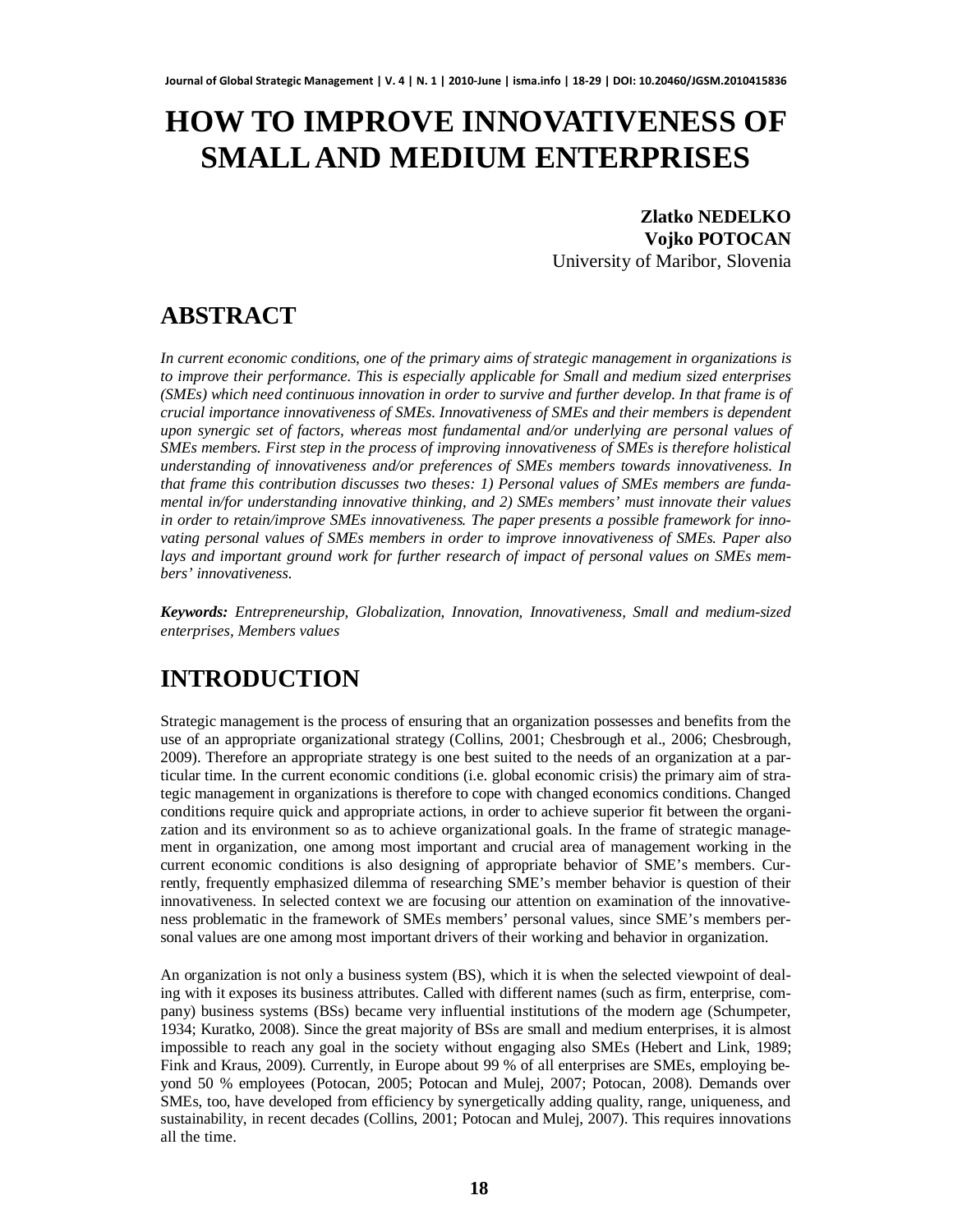Innovation is defined as every novelty found beneficial in the experience of its users (Afuah, 1998; Rogers, 2003; EU, 2006). Or, in other words: Innovation = invention + commercialization (Afuah, 1998). Business practice proves that innovative business (= business style based on innovation rather than routine) tends to yield much more value added than a routine-based one. It is especially crucial as a way out of the current economic crisis. Therefore, the modern BSs face two important challenges, at least: how to satisfy demanding customer's requirements, and how to make their own business requisitely innovative to make customers happier with it than with competitor's supplies.

Synergy of findings from research of both challenges says that one-sided professionals/humans fail to perceive that success depend on systemic thinking based on interdisciplinary creative cooperation. It is helpful to develop and maintain innovativeness and creative cooperation of all organizational members.

Therefore, SMEs must create and implement holistic working and behavior like or even more than the bigger enterprises. Meeting these requirements depends on influential humans, not only on the institutional order alone. Thus, most SMEs must create innovative behavior and working if they wish to survive in the modern environment.

We discuss here the issue of improving the level of innovativeness on the basis of knowing: situation in literature about innovation, diffusion of attributes of innovative enterprises among SMEs, and innovativeness of organizations' members in Slovenian organizations, especially in SMEs.

# **LITERATURE REVIEW**

Literature on innovation abounds. There are many more authors and contributions about different aspects of the innovativeness of SMEs today than ever before (e.g. see Lester and Piore, 2004; Leydesdorff, 2006; Sheshimski et al., 2007; Fink and Kraus, 2009; etc.). Pyka and Scharnhorst (2009) offer an interesting new approach to change and learning. Leydesdorff (2006) offers an interesting new concept of modeling, measuring and simulating the knowledge-based economy. Schwartz (2006) is trying to help people be more entrepreneurial (and has already sold over four million copies of his book, which is a sign of its own how far many people are from the capacity to master their destiny in the innovative society). Lester and Piore (2004) are warning – under the label of the need for capacity of interpretation – that the contemporary American education lacks schooling that fosters the capacity of creative interdisciplinary co-operation, which is a precondition for success in the innovative efforts. Nussbaum (et al.) (2005) raises awareness that 'despite spending huge sums on R&D, most corporations have dismally low levels of innovation productivity – up to 96 percent of all new projects fail – and offers suggestion how to get better at this. McGregor (2006) points to attributes of the most innovative companies of today. Huston and Sakkab (2006) are given room in Harvard Business Review to inform about their new model for innovation. Business Week decided to focus on innovation for its 75<sup>th</sup> anniversary issue under the label "The Innovation Economy" in its special report. In June 2006 Business Week published its inaugural issue of IN: Inside Innovation with these words from its editor: "We dedicate ourselves to the proposition that making innovation work is the single most important business challenge of our era. Our goal is to make a meaningful difference in the difficult journey toward building innovative business cultures." (also see Nussbaum et al., 2005; Potocan and Mulej, 2007; Kelley, 2009). The International Society for Knowledge and Systems Science links knowledge with holistic thinking (e.g. see Potocan, 2005; Gu et al., 2006; Potocan and Mulej, 2007). Conferences STIQE, which have taken place nine times so far on a biannual basis link systems thinking, innovation, quality, entrepreneurship, and environment (Rebernik et al., 1992-2008; Potocan and Mulej, 2007; etc.).

It's impossible to include all references on innovation in economic, sociological, psychological and other literature; it is no longer a technological topic only. IBM (2006) reports on a world-wide survey finding that innovation of business is even more crucial than the technological innovation (see also Shane, 2008; Conway and Steward, 2009). Here, we are going to put another question: is it enough to deal with the innovation process, innovative business, and innovative society, once we want to attain the holism in consideration of the contemporary life and trends; our response is clear: no, it's not.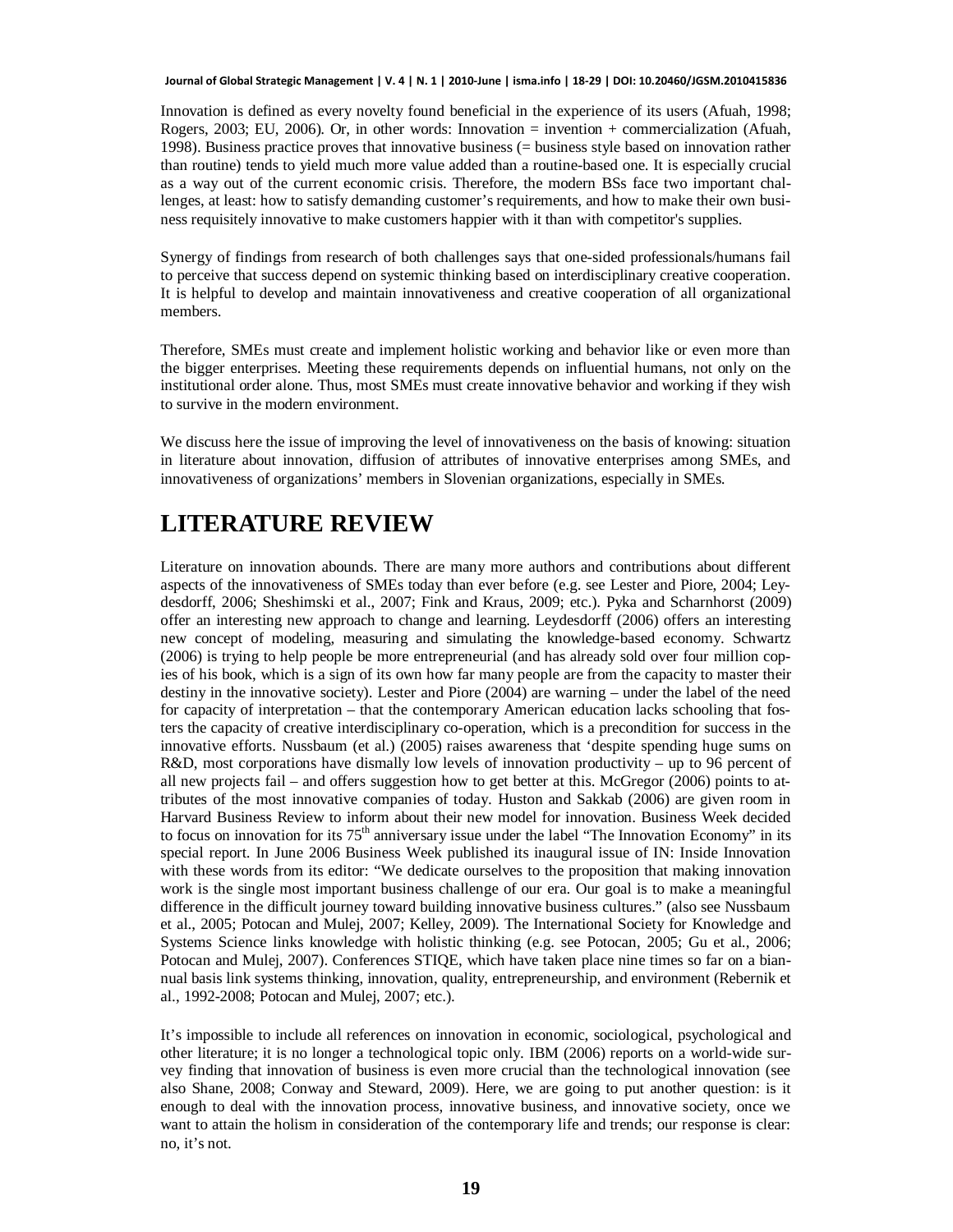In other words: SMEs becoming more innovative mainly on the base of innovative working and behavior of their members. The important part of improving the level of innovativeness of SME's members also presents importance of innovativeness for all SME's members, and state (i.e. level of current) of their values connected with innovativeness.

# **DIFFUSION OF ATTRIBUTES OF INNOVATIVE ENTERPRISES AMONG SMEs**

Entrepreneurship can be considered:

- A legal feature, i.e. ownership of enterprises, such as family ones (e.g. see Kuratko, 2008),
- An economic feature, i.e. searching for, creating, and using new business opportunities to make innovations (e.g. see Sheshimski et al., 2007), or
- A psychological and sociological attribute of the entrepreneur as a person (e.g. see Collins, 2001).

One-sided attempts of behavior (i.e. perception, thinking, decision making, communication, emotional and spiritual life, and action) are normal with the normal specialists, if they do not want and/or know how to co-operate with other specialists who are different from them, and make therefore oversights and finish in fictitious holism causing mistakes (from e.g. bad cooking all way to world wars). Owners, entrepreneurs and managers of SMEs are often quite close to this danger: they do not have many co-workers, they have often established their own SMEs because they had no other chance to survive after losing their jobs as employees (Rebernik et al, 1992-2008; Rebernik et al., 2000-2009). Often, this means that they are very good in a technical profession, on which they intend to live, with full right, but less good or even completely uneducated in running a SME (Nussbaum et al., 2005; Basadur and Gelade, 2006; Kelley, 2009). An entrepreneur produces an enterprise rather than a product; his professionals produce the product as a part of his/her basis to produce a SME, in the first phase (Chesbrough et al., 2006; Gloor, 2006; Chesbrough, 2009).

Entrepreneurial SME's must in the new economic conditions radical redefine their goals and tasks, rethink areas of their own work, and innovate the characteristics of their own operation, like as synergetic entity of:

- Understanding of SME itself SMEs must be obviously viewed as inventions that are supposed to become innovations, not only their products.
- All influential stakeholders of SMEs must be persuaded in a (innovative) process for the transition from invention to innovation to happen.

The modern circumstances no longer allows for routine-loving owners, entrepreneurs and managers, like a long-term stability used to for millennia (Fagerberg et al., 2006; Meyer, 2008; Conway and Steward, 2009; Potocan and Mulej, 2009). Therefore, the new bases of a modern ownership, entrepreneurship and management may include serious novelties aimed at becoming management innovations such as (Basadur and Gelade, 2006; Potocan and Mulej, 2007; Potocan and Mulej, 2009):

- Owners, entrepreneurs and SME's members must thoroughly rethink and innovate their operation to improve their SMEs competitiveness, permanently create and sell new products and services, which must become innovations;
- Owners, entrepreneurs and SME's members must create operation globally, and act locally; they need direct links with their end users, to know both their market and the broader consequences of their action in time;
- Owners, entrepreneurs and SME's members transition from the commanding hierarchy to the 'process-based' specialization and interdisciplinary creative cooperation is of special importance, in order for a SME to activate capacities of every member and partner in the valuechain;
- Owners, entrepreneurs and SME's members must reconsider their absorption capacity for inventions and other knowledge from research organization, which are their potential and/or real partner in research and development (R&D), because most SMEs cannot afford R&D departments of their own, but need fresh knowledge and information on technology, market-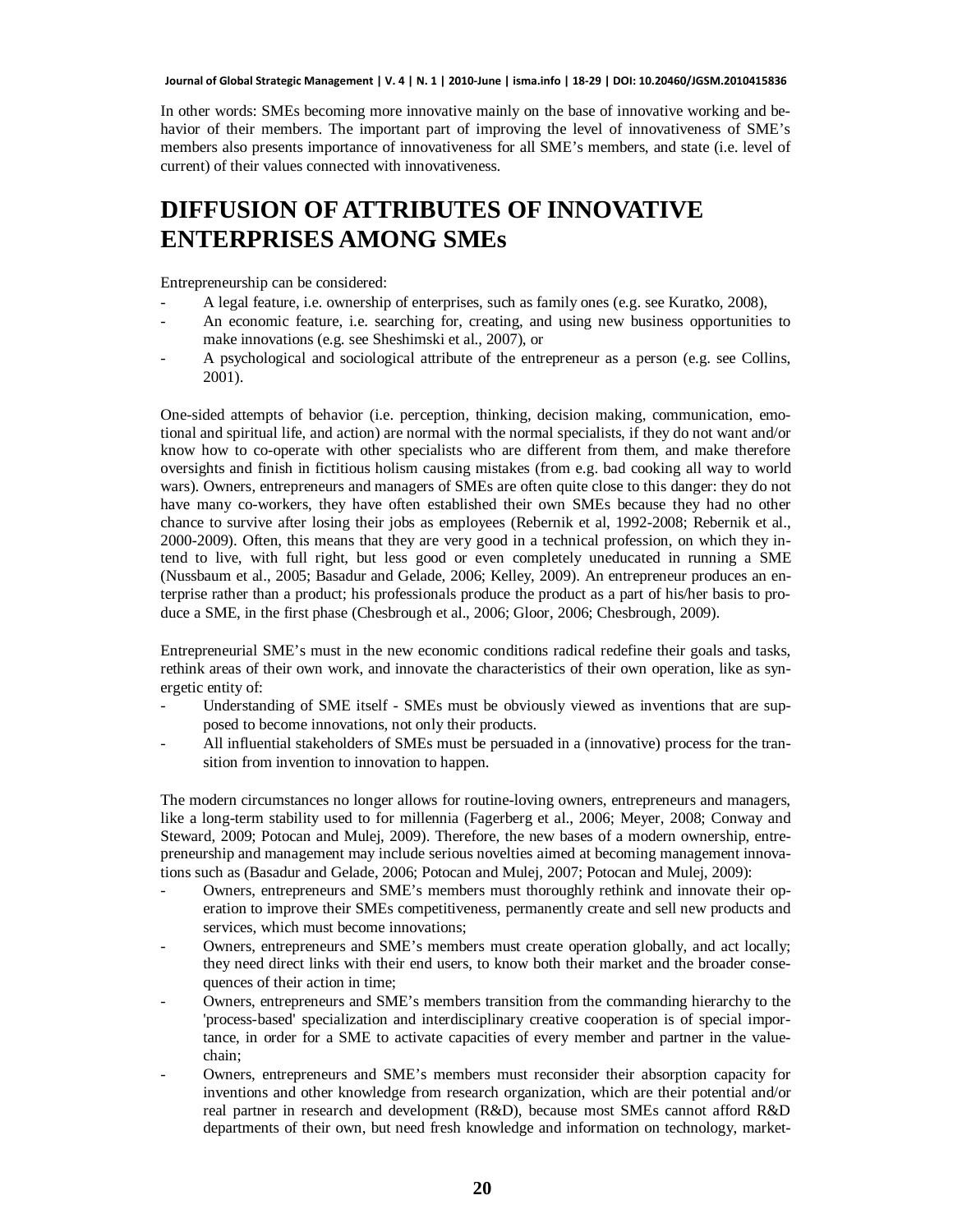ing, accountancy, law, etc.;

There is a growing need for the interdisciplinary capacity of owners, entrepreneurs and SME's members (in SMEs) (e.g. systems thinking, inter-cultural capabilities and knowledge, permanent education and training, formation of personal standards of ethics of interdependence and the standards of entrepreneurship behavior, capacity of anticipation based on a broad interdisciplinary cooperation, cooperative and team work capacity).

For above mentioned reasons, owners, entrepreneurs and SME's members must changed their values, culture, ethics and norm of their work and behavior (and perception of its role, importance and characteristics) to meet the newly emerging conditions of business operation.

But, where we are with changing of basic values (for innovativeness and innovative working and behavior of) SMEs' members in Slovenia?

### **INNOVATIONS AND INNOVATIVE BEHAVIOR IN SLOVENIAN ORGANIZATIONS**

SMEs cannot avoid the modern global economy and its demand for innovative business as a precondition for competitiveness. Given their small size and related pool of professionals, SMEs need to work very hard on members' innovativeness and related personal traits. Making a SME successful must be considered as an invention-innovation-diffusion process that tackles: the businesses mix of the given size, the SME as an entrepreneurial achievement, and entity of values/culture/ethics/norms.

Thus all preconditions concerning both the content and the process of innovation must be considered, which requires the holism and therefore systemic rather than one-sided thinking/behavior of the usual specialists. Hence, values/culture/ethics/norms of owners, entrepreneurs, SME's members must also be innovated along with their knowledge.

Therefore the following hypotheses are postulated:

*H1: Members of Slovenian SME's consider innovation as an important characteristic of their working.*

Figures from research on diffusion of novelties aimed at becoming innovations (Afuah, 1998; Lester and Piore, 2004; McGregor, 2006) include into rather innovative recipients of novelties only about 18 % - 30 % of all adults. This means that new concepts such as economic entrepreneurship replacing routine-loving behavior (including employment without a lot of own responsibility) are difficult to implement.

From the viewpoint of current situation in Slovenia, the level of understanding and acceptance of innovations among SME's members is relatively favorable. About details of general framework, institutional conditions for innovativeness and state of innovativeness in Slovenian organizations see Rebernik, et al. (2000-2009) and Potocan and Mulej (2007). The results of survey of personal values of members in Slovenian organizations in 2010 indicate that members of organizations consider innovations (and innovative conditions) as important characteristics of their working.

Innovative thinking of SME's members is importantly dependent upon synergetic whole objective factors (e.g. organization goals, requirements of owners, shareholders) and especially subjective starting points of management (see Mulej, 2000). In that frame we can emphasize values of SME's members, as one among crucial factors, which influence innovative thinking of SME's members.

This lead to the conclusion that SME's members, based on their personal values, recognize and/or be aware of need for innovative thinking, which is executed though their working and behavior in organizations. Key factor in that frame are personal values of SME's members, which are either favorable either unfavorable to innovative thinking of SME's members.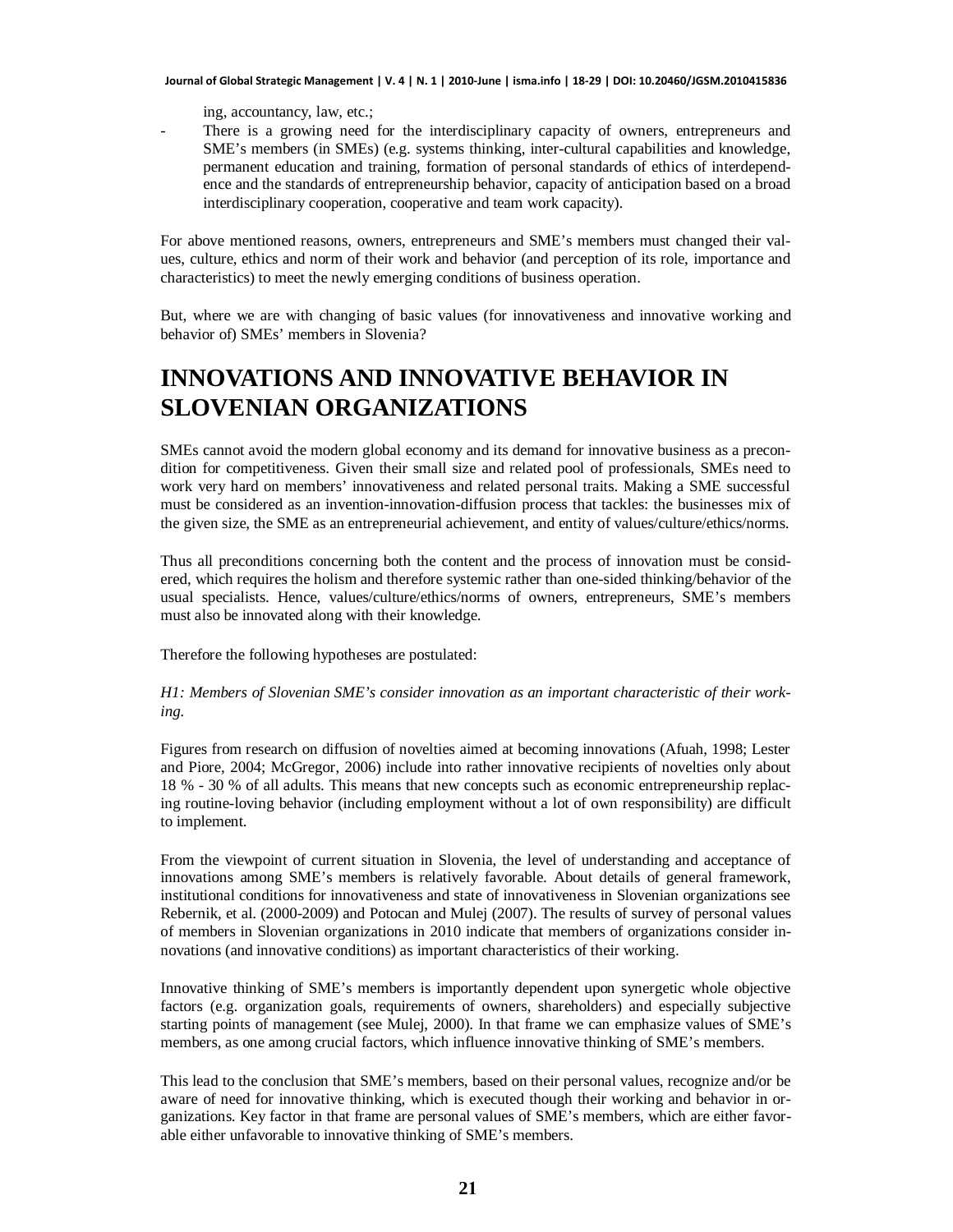Based on our previous researching and cognitions of others (see: O'Reilly et al., 1991; Lester and Piore, 2004; etc.), we identified following set of criterions for examination of innovative thinking:

- SME's members stimulation for creativity;
- Openness of SME's members for new ideas and other's knowledge;
- Benevolence to changes;
- Perception of risk;
- Innovativeness as a value.

#### *H2: The personal values of SME's members support innovative thinking of SME's members in Slovenian organizations.*

Figures from research of entrepreneurship and innovativeness include finding that about 40 % of the adults in a society must be entrepreneurial persons to make enterprises economic rather than only legal entities, called enterprises (Rogers, 2003; Rebernik et al., 2004; Chesbrough et al., 2006; Chesbrough, 2009). This percentage must be achieved by innovation (as a process) of human values, which will not be a novelty yielding no benefit to its users, but an innovation (as outcome). The results of survey of members of Slovenian organizations in 2010 indicate that personal value of organizations' members influence (and/or support) innovative thinking of members in Slovenian organizations.

Based on management literature, and above mentioned conclusion, we can conclude that there is (indirect) link (and/or relationship) between values of SME's members and innovative thinking of SME's members (see: Mulej, 2000; Mulej, 2007; Potocan and Mulej, 2007). We can assume for our research that is possible to assign (more or less) significant personal value for support of innovative thinking.

Based on presented cognitions and our experiences, we identified several (most probably) relationships between items (which constitute construct innovative thinking) and selected personal values of management) (see for example Katz, 2003; Gloor, 2006). Cognitions are summarized in Table 1.

| <b>Innovative thinking</b>                                            | Significant personal value |
|-----------------------------------------------------------------------|----------------------------|
| SME's members stimulation for creativity                              | Creativity                 |
| Openness of SME's for new ideas and Broad-minded<br>other's knowledge |                            |
| Benevolence to changes                                                | Dynamic life               |
| Perception of risk                                                    | Daring                     |
| Innovativeness as a value                                             | <b>Innovativeness</b>      |

#### **Table 1: Significant values for innovative thinking**

### **METHODS**

Based on our cognitions presented above, we include in our sample SME's members. Our sample consists of 260 members of SME's in Slovenia. Data were obtained through a field survey of personal values of SME's members in Slovenian SMEs in 2010. Sample included SME's from all Slovenia (i.e. a relatively representative regional coverage; sample met the basic-activity structure of Slovenian SME's, with a good fit to the industry-based structure of the Slovenian economy). According to proposed hypotheses we measured personal values of SME's members and innovative thinking. More facts about survey are available by the authors of this contribution.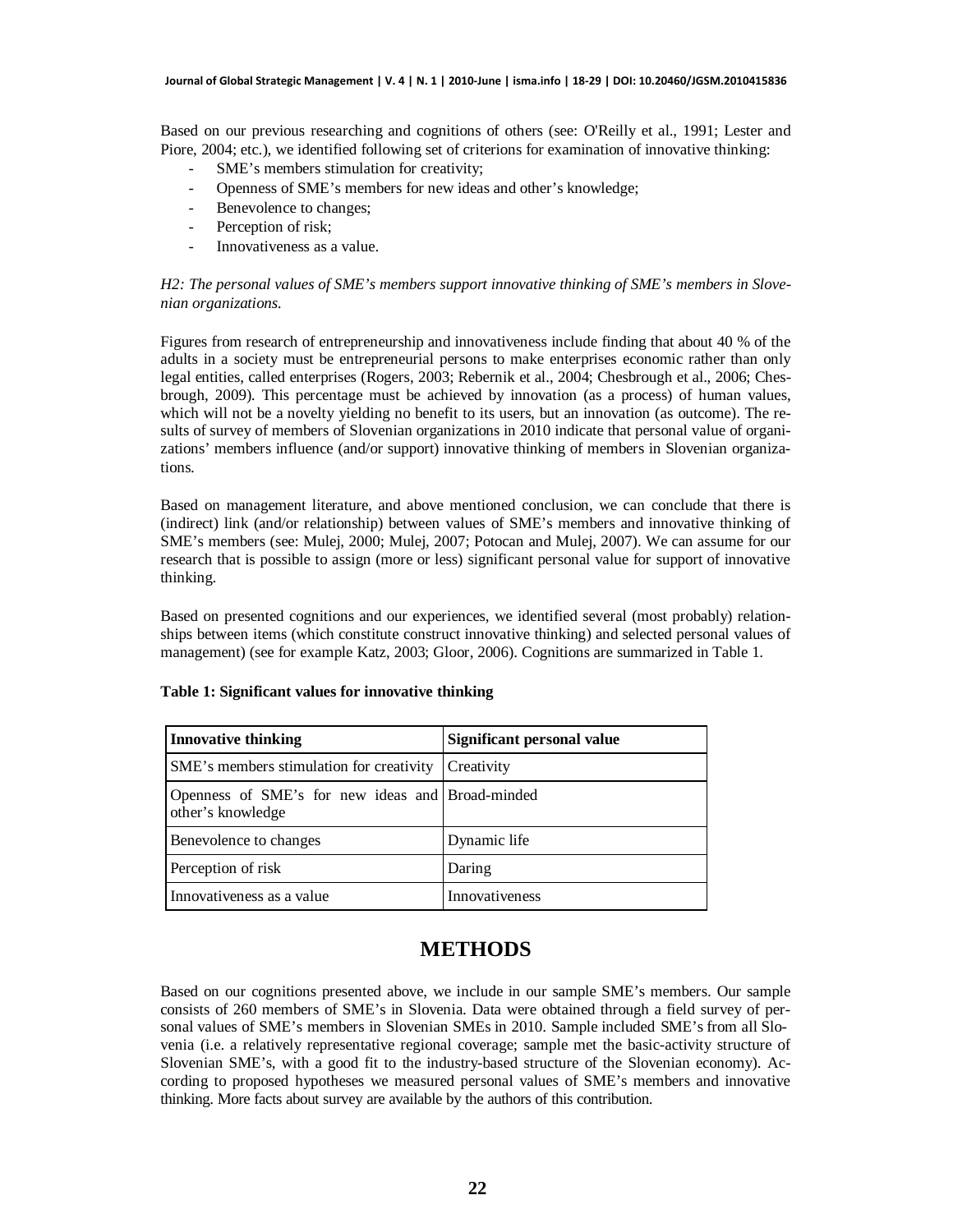For measuring personal values "The Schwartz Value Survey (SVS)" was used (Schwartz, 1994). To the original SVS, which consists of 56 items, we add "innovativeness" as a value. Respondents rate each personal value, using a 9-point Likert-type scale, ranging from "opposed to my values" (-1) to "of supreme importance" (7) (see: Ralston et al., 1997; Yammarino et al., 2005).

For measuring "innovative thinking" we identify construct "Innovative thinking", based on different prior studies of innovativeness (see: O'Reilly et al., 1991; Potocan and Mulej, 2007). 5 items in construct are measured using 7-point Likert-type scale, with anchors refereeing to low innovative thinking (1) and high innovative thinking (7). Items in construct assess SME's members stimulation for creativity (1 – not supporting; 7 – supporting); openness of SME's members for new ideas and other's knowledge (1 – refusing;  $7$  – accepting); benevolence to changes (1 – don't support;  $7$  - support); perception of risk  $(1 - \text{aversive}; 7 - \text{preferable})$ ; and innovativeness as a value  $(1 - \text{low}; 7 - \text{preferable})$ high).

For examination of the impact of personal values at innovative thinking, we identify relationships between selected personal values (i.e. creativity, broad-minded, dynamic life, daring, innovativeness) and items in construct "innovative thinking".

For analyzing data several methods were used. Based on tests of normality (we used Kolmogorov Smirnov test), we can conclude that all items (i.e. items included for testing both hypotheses) are not congruent with normal distribution (see Argyrous, 2006). Since assumptions about normality are markedly violated, we used adequate non-parametric statistics tests (when applicable). In that frame Spearman's correlation coefficient (rho) was used for measuring association between selected item about innovative thinking and assigned personal value of SMEs members. We used Cronbach's alpha for measuring reliability of construct in Hypothesis 1 (i.e. innovative thinking). More about utilized methods for data analysis see in Argyrous (2006).

### **RESULTS OF SURVEY**

#### **Results for Hypothesis 1**

#### *H1: Members of Slovenian SME's consider innovation as an important characteristic of their working.*

For measuring "innovative thinking" we identify construct "Innovative thinking", which consists of five items (see above). Of the total 260 cases all were processed in analysis. Cronbach's alpha is 0.806, which indicates high overall internal consistency among the five items representing the Innovative thinking construct.

#### **Table 2: Mean values for "Innovative thinking" items**

|                                                                  | N   | Mini-<br>mum | Maximum | Mean | Std.<br>Deviation |
|------------------------------------------------------------------|-----|--------------|---------|------|-------------------|
| Management stimulation for creativity                            | 260 |              | 8       | 6,50 | 1,511             |
| Openness of management for ideas and knowl-<br>edge of employees | 260 |              | 8       | 6,83 | 1,369             |
| Benevolence to changes                                           | 260 |              | 8       | 6.53 | 1,482             |
| Perception of risk                                               | 260 |              | 8       | 5.63 | 1,623             |
| Innovativeness as a value                                        | 260 |              | 8       | 6,63 | 1,611             |
| Valid N (listwise)                                               | 260 |              |         |      |                   |

Based on obtained results we can draw several tentative conclusions about Innovative thinking of Slovenian SME's members: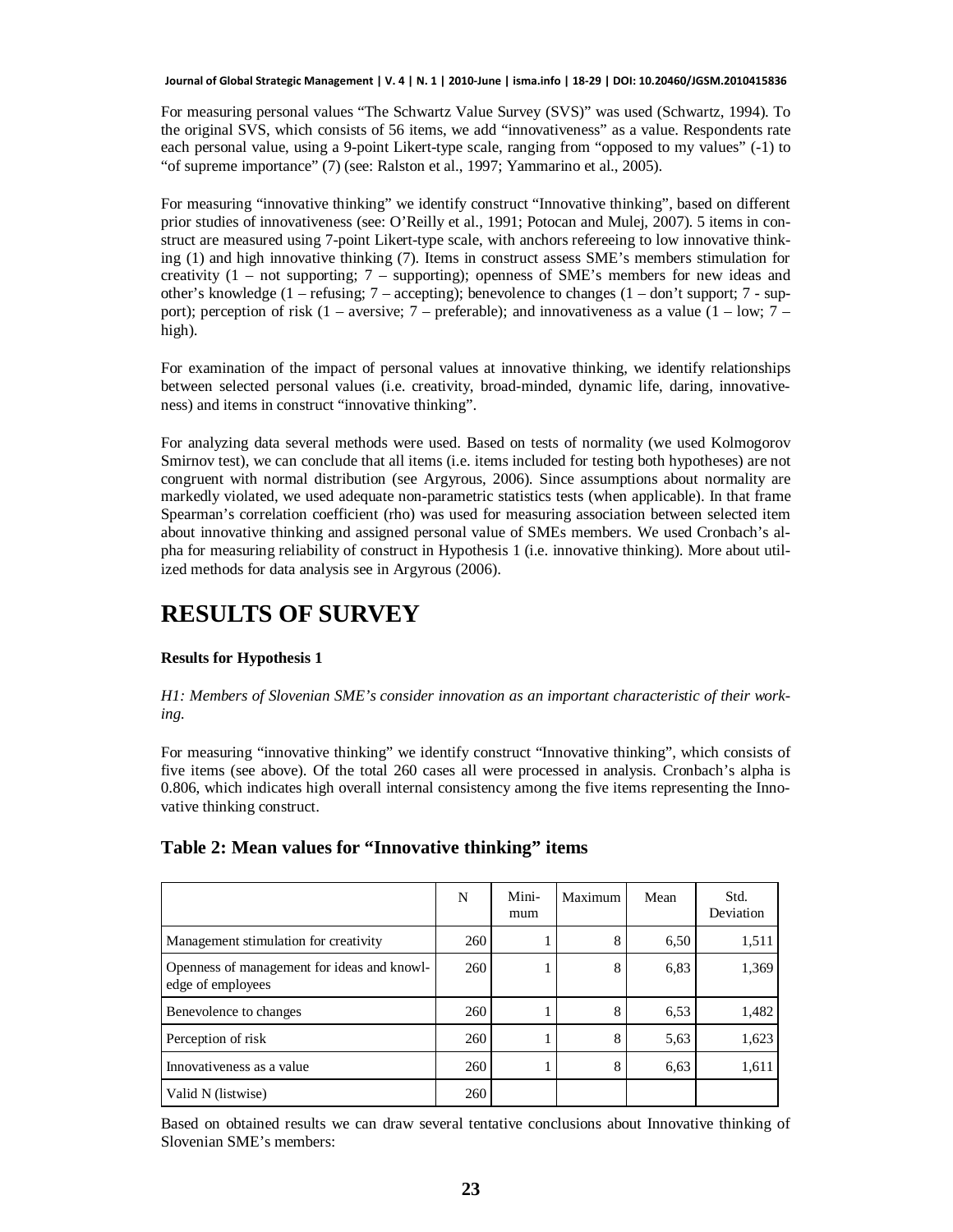- Among several items is most important openness of SME's members for new ideas and other's knowledge, while perception of risk is the lowest;
- SME's members are willing to accept new ideas and other's knowledge (i.e. from environment of organization, from other members of organizations), since current situation (e.g. coping with crisis; post-transition period of organization transformation) require mobilization of all available ideas and knowledge in organizations in order to survive in fierce (e.g. emerging, global) competition. On the other hand, accepting (also) ideas of other members is important prerequisite for innovations in organizations and especially SME's;
- SME's members stimulate creativity of other member of SME, since creativity is central to innovativeness. On the other hand SME's members must be benevolent to changes, since innovativeness is based on (continuous) changes;
- On the other hand SME's members are not so interested to accept (too high) risk. This could have deeper roots, e.g. in traditional aversive perception to risk among Slovenians.

We support Hypothesis 1.

#### **Results for Hypothesis 2**

#### *H2: The personal values of SME's members support innovative thinking of SME's members in Slovenian organizations.*

In our conclusions regarding Hypothesis 1, we point out several possible relations between personal values of SME's members and items referring to innovative thinking. That will be outlined in frame of testing Hypothesis 2. For the purpose of researching the impact of personal values on innovative thinking we assign (more or less) significant personal value to each item in construct (see above).

| <b>Innovative thinking</b>                                             | Significant personal value | <b>Correlation</b>      |
|------------------------------------------------------------------------|----------------------------|-------------------------|
| 1. SME's members stimulation Creativity<br>for creativity              |                            | $r=0.172$ ( $p=0.005$ ) |
| 2. Openness of SME's members Broad-minded<br>for new ideas and other's |                            | $r=0.343$ ( $p=0.000$ ) |
| 3. Benevolence to changes                                              | Dynamic life               | $r=0.106$ ( $p=0.087$ ) |
| 4. Perception of risk                                                  | Daring                     | $r=0.124$ ( $p=0.046$ ) |
| 5. Innovativeness as a value                                           | Innovativeness             | $r=0.293$ ( $p=0.000$ ) |

#### **Table 3: Correlation between innovative thinking and personal values**

Results in Table 3 indicate that there are significant relationship between assigned personal value and selected item innovative thinking  $(p<0.05)$ . In one instance (i.e. benevolence to change and dynamic life) a correlation of 0.076 (p=0.223) indicate no relationship. Regarding strength of relationship we can conclude that for relationships 2 and 5 (see Table above) is relationship is quite strong for (used) explorative approach and from our selected view point. Other two relationships, 1 and 4 indicate weaker relationship.

Some tentative conclusions about relationship between innovative thinking and SME's members personal values are:

- SME's members who value creativity (as a personal value) high, put a lot of effort to stimulate creativity of other members of organization;
- SME's members who are broad-minded, are open for new ideas and knowledge of other employees;
- SME's members who give more priority to daring, are therefore more benevolent to changes in organization;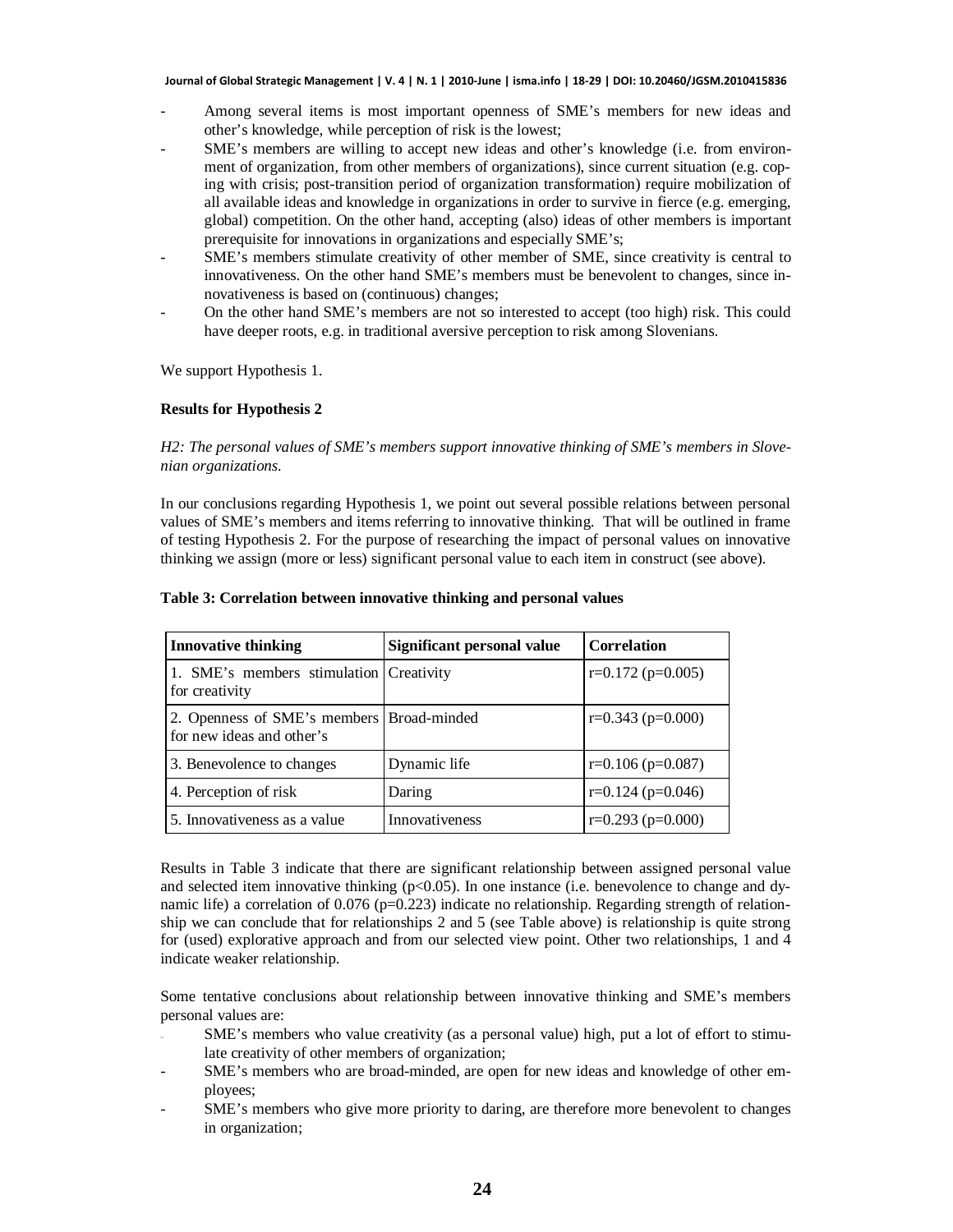SME's members, who value innovativeness, are very much concerned with innovativeness and consequently innovative thinking, which they spread among other members of organization.

On the base of our research we can therefore support 4 of 5 identified relationships in Table 3  $(p<0.005)$ .

# **PRACTICAL IMPLICATIONS: SOME SUGGESTIONS FOR IMPROVEMENT OF INNOVATIVENESS**

Based on above presented cognitions we can conclude that for improvement of innovativeness of SMEs innovation of personal values of SMEs members is needed. The cognitions about personal values of SMEs members present base for implementation of invention-innovation-diffusion processes (IIDP) in SMEs (Mulej, 2000; Rogers, 2003; Potocan and Mulej, 2009). IIDP presents entity of three phases: (1) discovering ideas and turning ideas into inventions, suggestions, and potential innovations, which is more or less an internal process in organizations, (2) finding the first happy customers ideas to become innovations, and (3) finding many happy customers by diffusion. Successful implementation of IIDP is not possible without innovation of VCEN of (all) members SMEs.

From the whole problematic of improving innovativeness in SMEs we will outline some possible and also most probable dilemmas for innovation of VCEN in SMEs.

But innovation of VCEN is connected with different questions and doubts. The first question includes: "Will the economic system and business politics practitioners accept inventions, if they do not bring solutions, which offer more benefit than used to be the habit so far?"

Many Western researchers of these problems presuppose that the market pressure alone makes businesses, including the economic system and business politics institutions willing and able to absorb whatever new knowledge shows up if they feel that their application of this knowledge will increase their competitiveness due to better efficiency and effectiveness (Rogers, 1995; Mulej, 2000, Katz, 2003; Potocan and Mulej, 2007; Conway and Steward, 2009). Therefore, they claim, it is the role of the government to remove obstacles for competition and to invest in education and training in capabilities, which are needed for people to cope with more demanding markets of products and services. This may be true, if business persons are entrepreneurial rather than routine lovers. The conclusion: modern values, knowledge, including know-how, make a system of preconditions for the institutions (i.e. SMEs) to work properly.

The second question is: In which level we must innovate VCEN, if we wish to improve the innovativeness of SMEs? The individual, organizational, and national VCEN need to be innovated, but not technology only (Mulej, 2000; Potocan and Mulej, 2007; Potocan, 2008). This helps interdependence of mutually different and hence complementary specialists to become visible. A lot of help can come from transforming the marketing-like offices of the economic system and business politics institutions from a service of selling/promoting to a service of providing information, including the one about the research organizations, and thus serving as the bridge between businesses and research organizations.

We do not see the problem in transfer of the narrow professional related knowledge, but in the managerial and organizational questions of SMEs. But the most crucial of all novelties is the following:

- According to its role as the general coordinator and manager of the most general issues of a society, the government defines the framework conditions, including the ones related to the transfer and absorption capacity concerning novelties supposed to become innovations;
- Government can act in this role by commanding, subsidizing, enabling, allowing, but also as a rather big buyer in a buyers' market; the latter role may be the best choice in this case;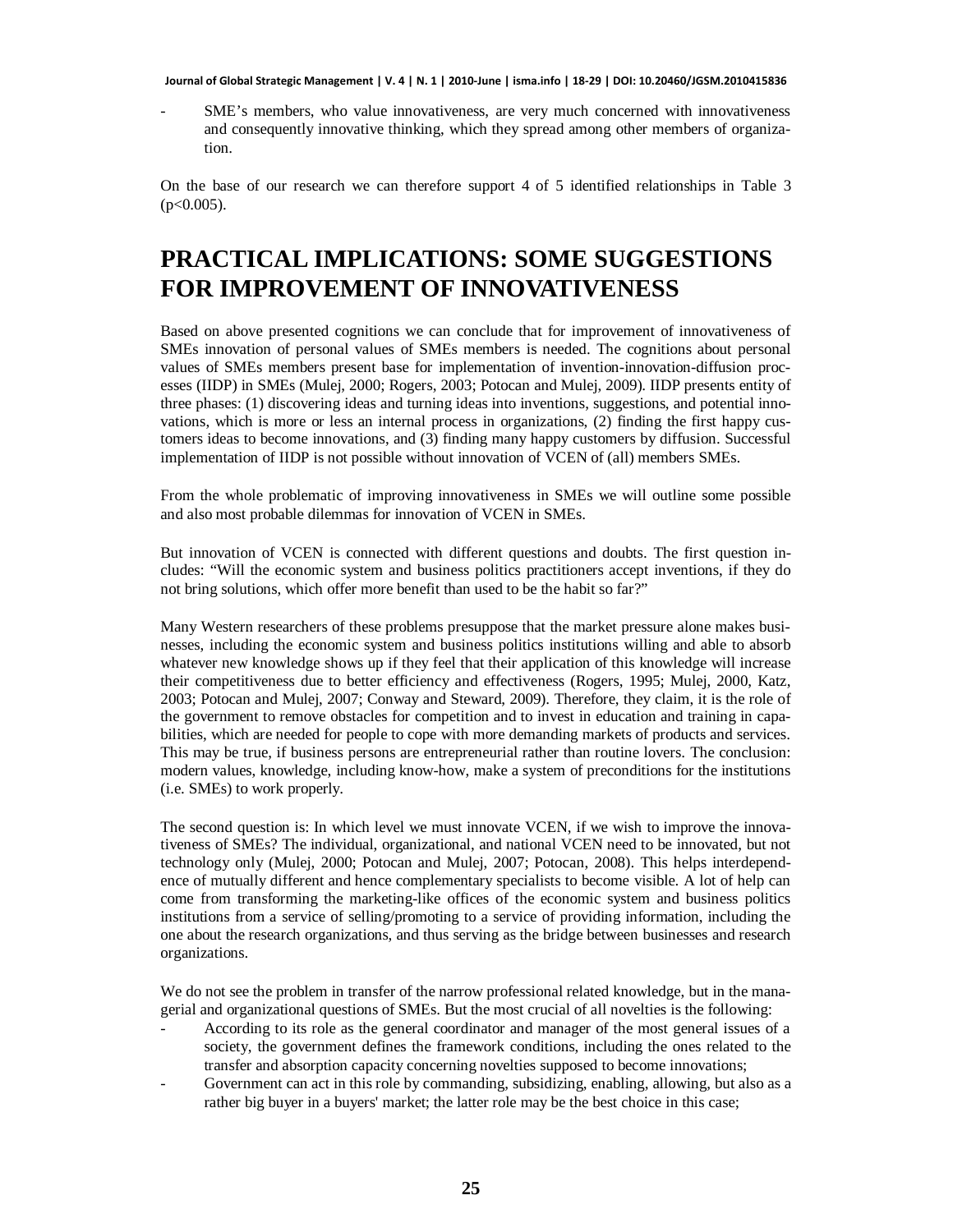Therefore, government can and should define in its procurement rules concerning supply to all government offices, medical, educational and other public organizations, that only the most innovative organizations may be suppliers.

To be able to succeed, government must also be a role model of innovation. Innovations related to the management style and organizational process and methods can take place in its offices, too, like everywhere else.

The next question is: How to transform invention to innovation, from the view point SMEs? From empirical discussions about any product or service for market, including the new management and organization of services/offices in the economic system and business politics, we briefly conclude (Mulej, 2000; Potocan and Mulej, 2007; Potocan and Mulej, 2009):

- There are many products or services that offer the same functionality, but there are other criteria for a customer to choose one of them. This applies to the economic system and business politics institutions, too. They are no longer free of competition: the entire European Union is on its way to become one single 'market' for the economic systems and business politics regulation as well;
- Product or service developers may be concerned about the technological attributes only of theirs product/s, or conceive it/them more holistically, which is what the new our concept of the economic system and business politics organization suggests;
- To meet customer criteria of good enough quality, products must be good on a holistic basis. Thinking about holism must include technology, production, business planning and doing, marketing, human resources, and several more aspects, as a system. This applies to the economic system and business politics institutions, too;
- Any product or service management, developing, producing, and selling should hence better be a very interdisciplinary endeavor, which links at least business, technology, human resources, organization, management, into one whole. This applies to the economic system and business politics institutions, too.

This means that creativity and holism in the phase of a product (= the economic system and business politics services and organization and management under discussion, in this case) development (without later phases of the process) are not enough, although essential (Mulej, 2000; Potocan and Mulej, 2007).

The concept is important because today, worldwide, there is a lack of education in systems thinking / systems theory; there are many unavoidable narrow specializations; and hence there is a lack of consideration of holism (Mulej, 2000; Rogers, 2003; Shane, 2008, Kelley, 2009). Even more: holism is frequently considered fictitiously, limits of consideration being reduced inside narrow specializations with their interdisciplinary co-operation, and reviving the out-of-date reductionism under the name of systems thinking (Mulej, 2000; Potocan and Mulej, 2007; Potocan and Mulej, 2009).

We also must mention questions of systemic quality (as seen by customers / users). Another aspect of making an invention, such as the new economic system and business politics organization and management, an innovation and really useful, tackles its application by many. Research on diffusion of novelties (Afuah, 2002; Lester and Piore, 2004; Gloor, 2006; Kuratko, 2008; etc.) demonstrates on the basis of several thousand cases that it is very difficult for an author and his or her change agent to make an invention - suggestion accepted by the potential customers. What they find good enough, is called excellent / perfect; it depends on five pillars of total quality, which are interdependent and each of them must be excellent (Hebert and Link, 1989; Afuah, 2002; Lester and Piore, 2004; Chesbrough, 2009). They are: Products, Processes, Leadership, i.e. Cooperative management, and Commitment, linked in a synergy by Organization.

A product is perfect if meeting criteria of "systemic quality in frame of SMEs working" made of the system of interdependent and interactive price, (technical and commercial) quality, range, uniqueness and sustainability as they are both defined and accepted by customers and important environment/s. This is where new management model must fit in.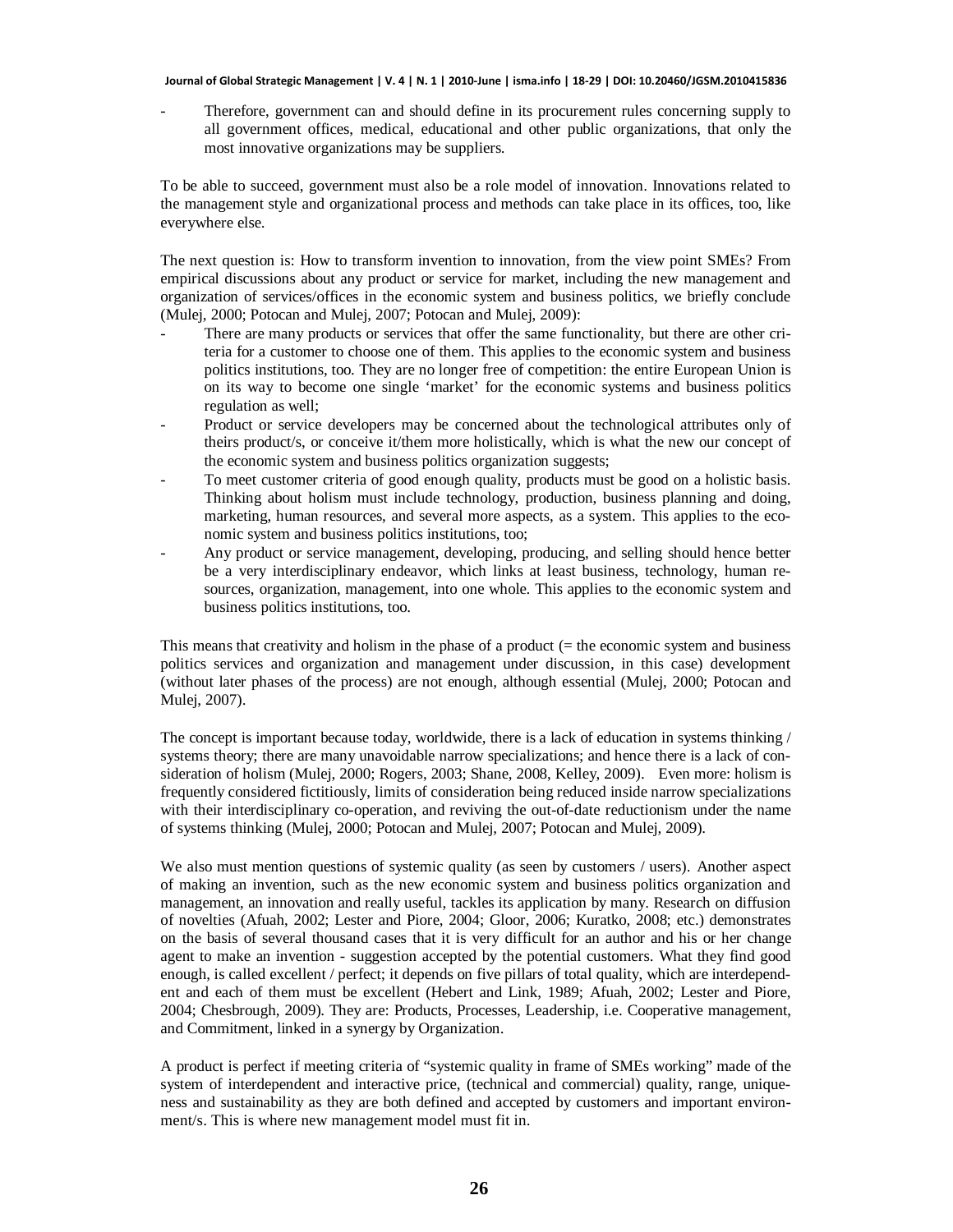A detailed discussion of single starting points exceeds the chosen frame of our discussion. This is a topic for another occasion.

### **CONCLUSIONS**

The primary aim of our paper was to present possible ways for improvement of SMEs. In that framework and based on presented theoretical cognitions, we introduce and test items for measuring innovative thinking and their linkage to personal values of SME's members. Regarding to relative importance of other measured characteristics of organization (which are not presented here) we can conclude that innovativeness is considered as an important characteristic of SME's members. We therefore support Hypothesis 1.

Based on examination of relationship between selected personal values and innovative thinking, we can conclude that SME's members' personal values play an important role in innovativeness of SME members, since the strength of relationship is significant, and from selected view point relatively good. We therefore could confirm Hypothesis 2, in four of five identified relationships.

Results from the survey reveal that SMEs members (in Slovenian SMEs) estimate innovativeness as an important value of their work and/or work of organization.

But cognitions about importance of innovativeness (as personal or as organizational value) are not enough for holistics improvement of level of SMEs innovativeness. We must add also other important solutions, like: (1) Will the economic system and business politics practitioners accept inventions, if they do not bring solutions, which offer more benefit than used to be the habit so far?; (2) In which level we must innovate VCEN, if we wish to improve the innovativeness of SMEs?; How to transform invention to innovation, from the view point SMEs?.

This paper lays possible ground work for future examination of relationship between SMEs members' personal values and innovativeness of SME's members.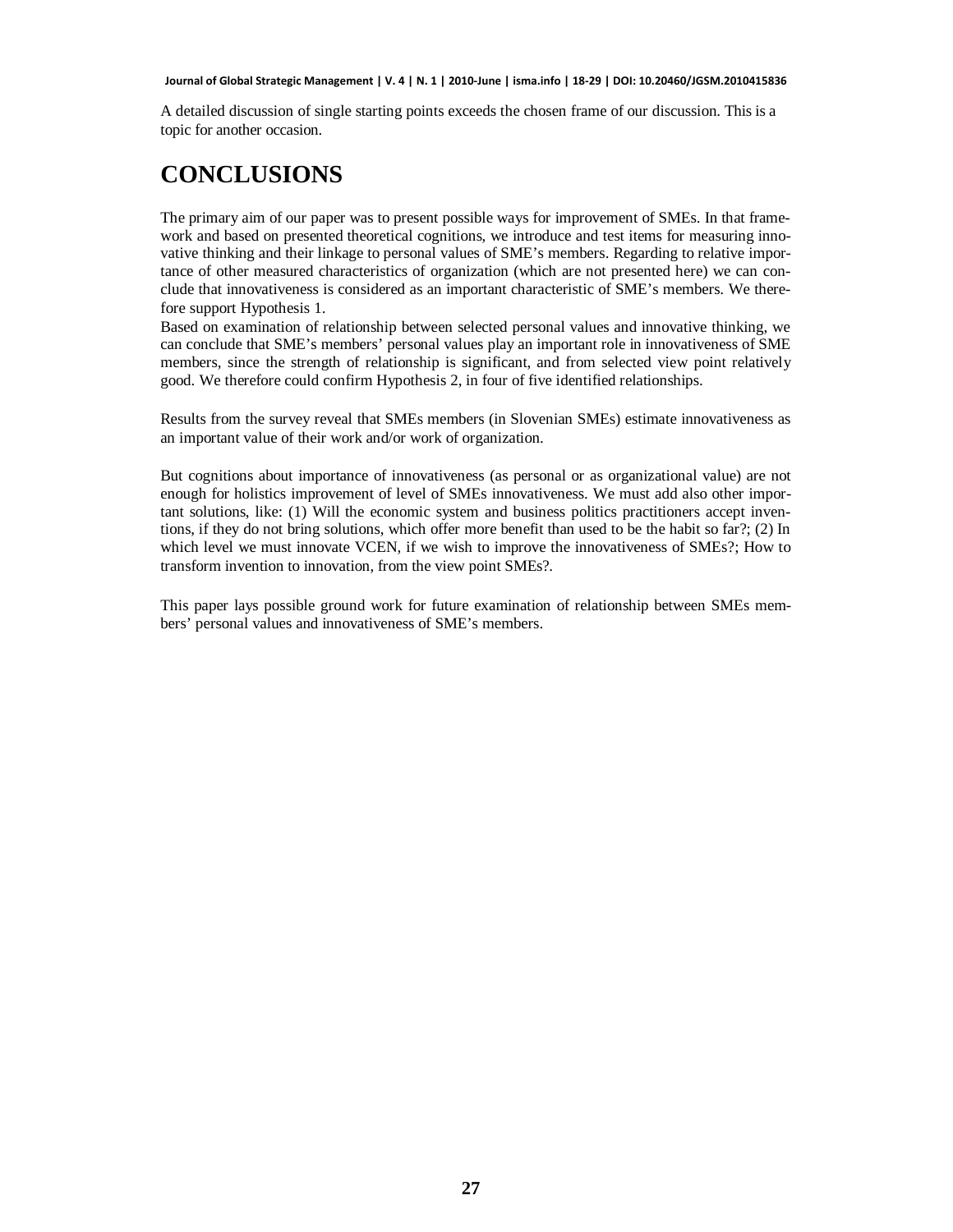### **REFERENCES**

Afuah, A. (1998), Innovation Management: Strategies, Implementation, and Profits, Harvard Press, New York.

Argyrous, G. (2006), Statistics for Research, Sage Publications, London.

Basadur, M. and Gelade, A. (2006), The Role of Knowledge Management in the Innovation Process, Creativity and Innovation Management, 15(1), pp. 45-62.

Chesbrough, H. (2009), Open Innovation, Harvard Business School Press, Boston.

Chesbrough, H., Vanhaverbeke, W. and West, J. (2006), Open Innovation: Researching a New Paradigm, Oxford University Press, Oxford.

Collins, J. (2001), Why Some Companies Make the Leap … and others don't. Good to Great, Random House Business Books, Sidney.

Conway, S. and Steward, F. (2009), Managing and Shaping Innovation, Oxford University Press, Oxford.

European Union (EU) (2006), Implementing the partnership for growth and jobs: Making Europe a pole of excellence on corporate social responsibility, EU Publishing, Brussels.

Fagerberg, J., Mowey, D. and Nelson, R. (2006), The Oxford Handbook of Innovation, Oxford University Press, Oxford.

Fink, M. and Kraus, S. (eds.) (2009), The Management of Small and Medium Enterprises, Routledge, New York.

Gloor, A. (2006), Swarm Creativity. Competitive Advantage through Collaborative Innovation Networks, Oxford University Press, Oxford.

Gu, J., Nakamori, Z., Wang, T. and Tang, X. (eds.) (2006), Knowledge and Systems Sciences, A Paper Presented at KSS2006, Global Link, Hong Kong.

Hebert, R. and Link, A. (1989), In Search of the Meaning of Entrepreneurship, Small Business Economics, March, pp. 39-49.

Huston, L. and Sakkab, N. (2006), Connect and Develop: Inside Procter & Gamble's New Model for Innovation, Harvard Business Review, March, pp. 1-9.

IBM (2006), The Global Innovation Outlook, IBM, Armonk.

Katz, R. (ed.) (2003), The Human Side of Managing Technological Innovation, Oxford University Press, Oxford.

Kelley, D. (2009), Adaptation and Organizational Connectedness in Corporate Innovation Programs, JPIM, 26(5), pp. 487 **–** 501.

Kuratko, D. (2008), Entrepreneurship: Theory, Process, and Practice, South-Western College Pub, Cincinnati.

Lester, K. and Piore, M. (2004), Innovation - The Missing Dimension, Harvard Business Press, Cambridge.

Leydesdorff, L. (2006), The Knowledge-based Economy, Universal Publishers, Boca Raton.

McGregor, J. (2006), The World's Most Innovative Companies, BusinessWeek, April 24, pp. 63-74.

Meyer, M. (2008), How Honda Innovates, JPIM, 25(3), pp. 261 – 271.

Mulej, M. (2000), The Dialectical Systems Theory, Faculty of Economics and Business, Maribor.

Mulej, M. (2007), Systems theory, Systems Research and Behavioral Science, 24(3), pp. 547-357.